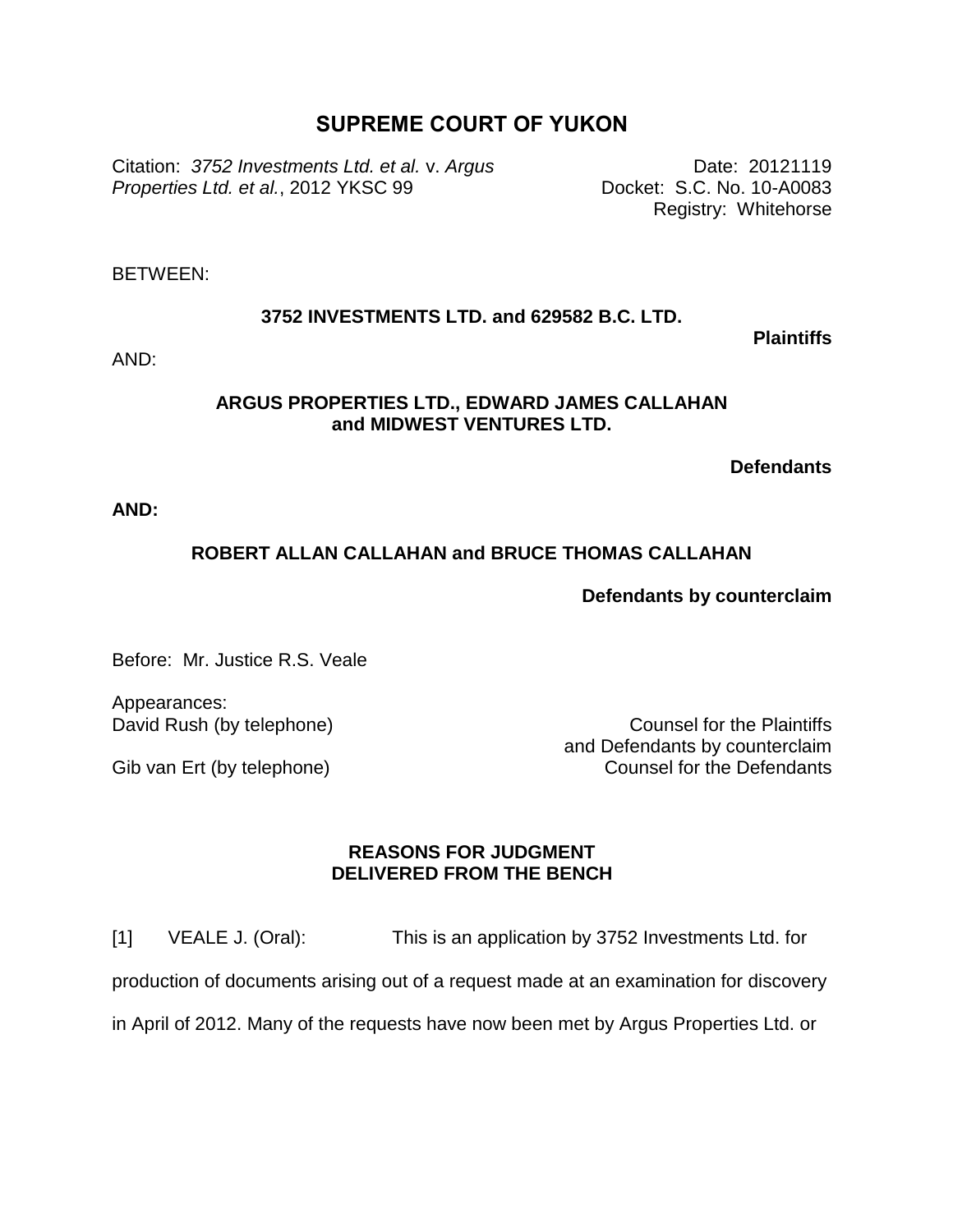Midwest Ventures Ltd. but they were made on November 16, 2012, which is the Friday before this application.

[2] I am satisfied generally that the pleadings with respect to Midwest Ventures Ltd. are satisfactory for the purpose of the application for production, and I am also of the view that there is an ongoing obligation to produce documentation. The specific matters that have been objected to are as follows:

#### **REQUEST NUMBER 1:**

[3] There is an objection to request number 1 as it relates to production of full bank statements of Midwest Ventures Ltd. because they are confidential documents, and indeed they are. The documents that Midwest Ventures Ltd. has involved not only this court action but the business that is conducted by Ted Callahan, one of the defendants in the court action. Nevertheless, it is my view that the monies have been deposited into Midwest Ventures Ltd. and that is Mr. Ted Callahan's company. He could have deposited them in a number of places, like Argus Properties Ltd., but he chose to put it in Midwest Ventures Ltd., and, in my view, it is an obligation to produce the documentation that is requested but it can be done simply by producing the single page or pages that are relevant and redacting the balance of the pages. So he does not have to produce 2,000 pages from something, but if there is reference to cheques received from Argus Properties Ltd. or from the property involved, those references should be produced with the remaining matters redacted to protect Mr. Callahan's confidentiality in Midwest Ventures Ltd. That is a general comment, because I think Mr. van Ert raised that as a general issue.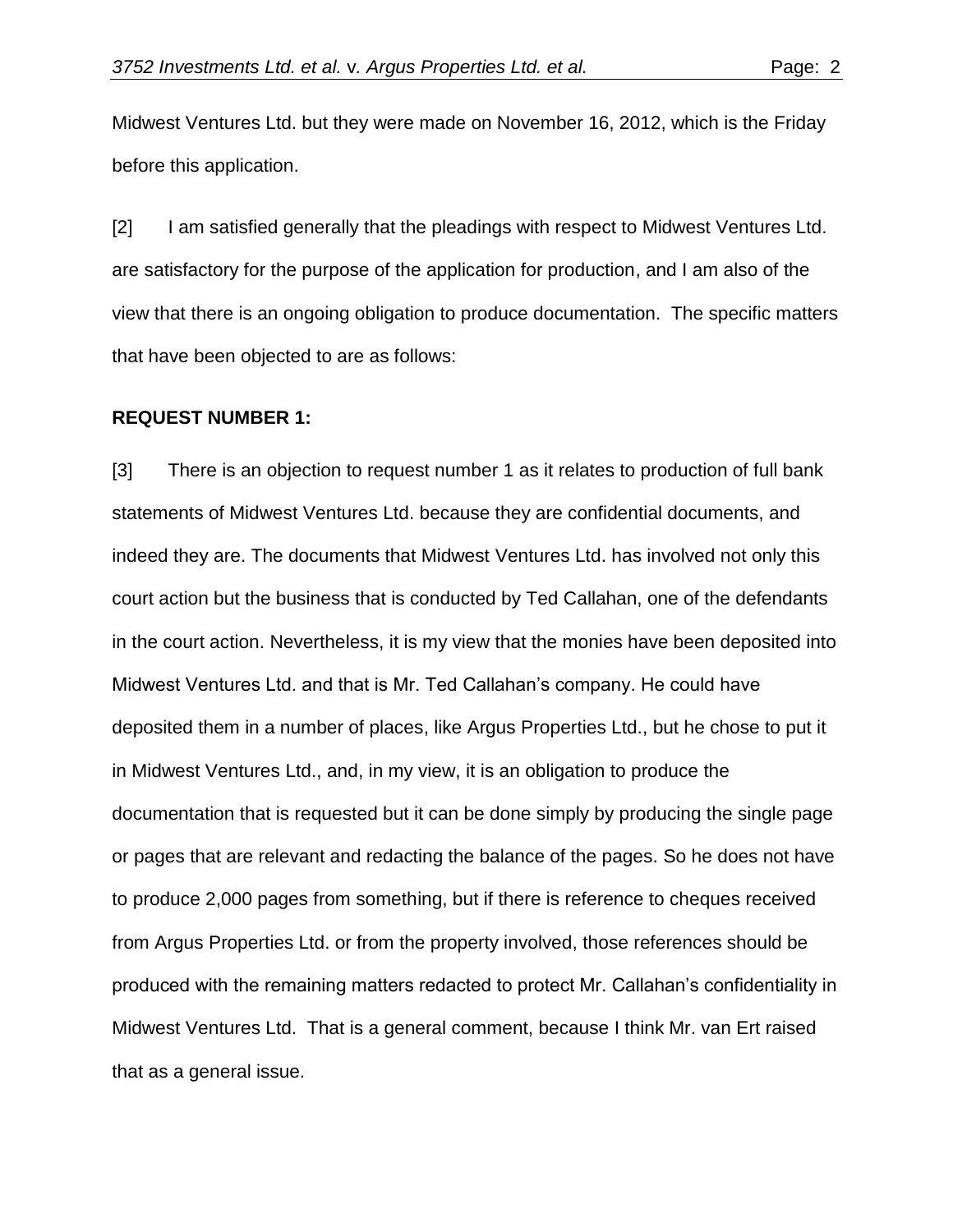#### **REQUEST NUMBER 3:**

[4] Request number 3, which is to produce the income tax returns of Midwest Ventures Ltd. from 2004 to 2011. My view is that is relevant to the extent there is any reference in that information to financial matters arising out of the allegations in this proceeding, but once again, of course, that is subject to producing only the relevant page with the balance redacted. So there is no requirement to produce confidential information.

#### **REQUEST NUMBER 19:**

[5] You have not objected to receiving the specific portion of the trial balance that relates to these rents for Chilkoot?

[6] MR. VAN ERT: That is right.

[7] THE COURT: I will make the same order with respect to that request for trial balances. The production is only for rents received from the Chilkoot joint venture. So in other words, any other information in the trial balance that is confidential can be redacted, and only the specific page is required to be produced.

[8] MR. VAN ERT: Your Honour, may I clarify that? I just want to make sure there's no confusion [indiscernible]. If it turns out that there is not anything in the trial balances that identifies a Chilkoot property specifically, then am I right in thinking there is nothing to produce? I think that may be the case, but I do not know for certain.

[9] THE COURT: Yes. I think that is correct. If there is nothing to produce, there is nothing to produce. I mean, that may lead to another application,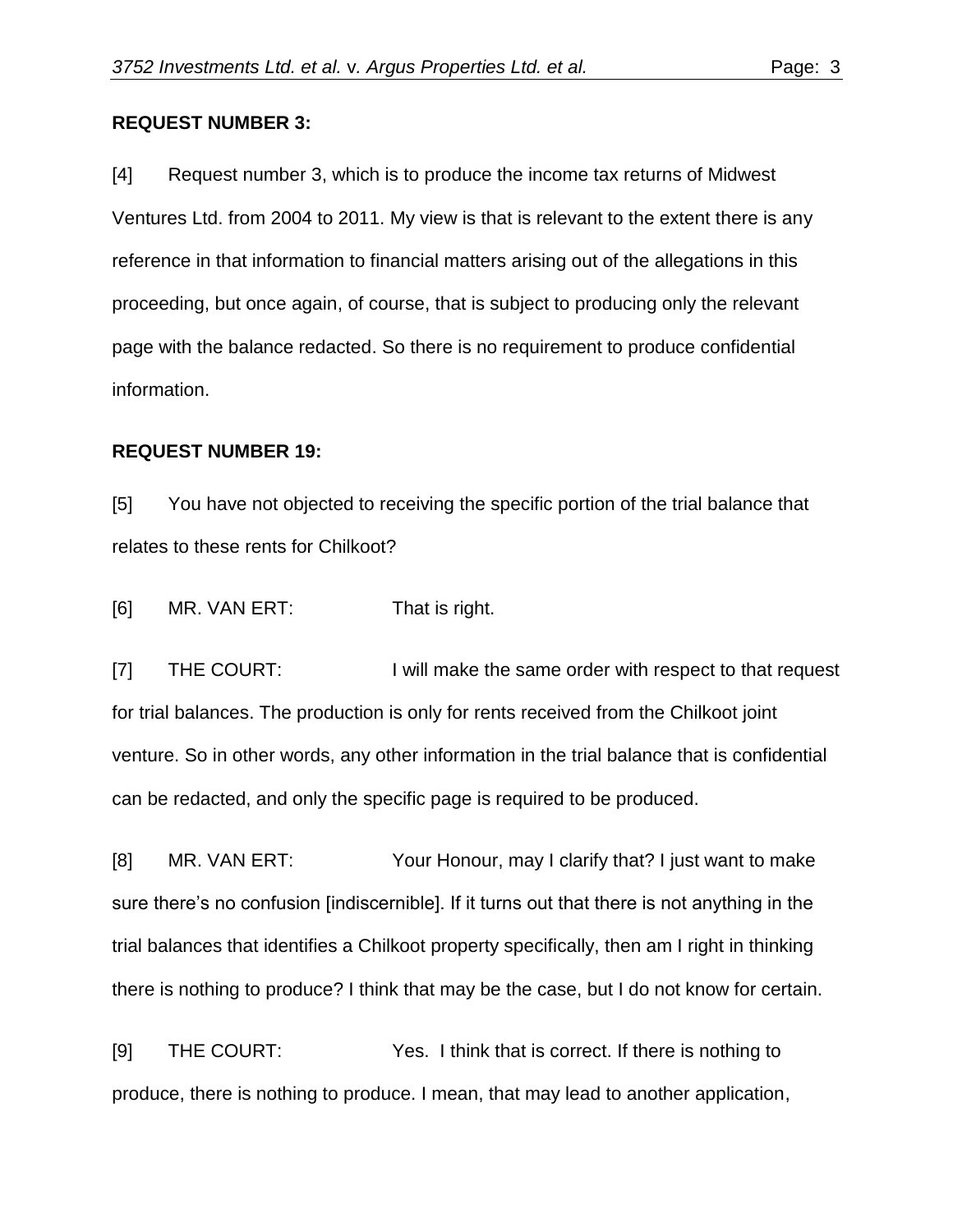obviously, if there's other documentation that would suggest that, but, in any event, at this point if there is nothing there, nothing is produced.

[10] MR. RUSH: That's right. I agree with that.

# **REQUEST NUMBERS 20 AND 21:**

[11] THE COURT: That request I grant as well, but only with respect to the specific reference in the application because I assume there may be some other confidential matters in those applications that do not relate to the Chilkoot joint venture.

# **REQUEST NUMBER 22**

[12] What are you seeking there? I am talking now, Mr. Rush, in terms of the way we have limited this.

[13] MR. RUSH: I am content with any financial records or credit facilities to the extent that they include documents relevant to the Chilkoot funds.

[14] THE COURT: And they can be redacted otherwise.

[15] MR. RUSH: That's right.

[16] THE COURT: Okay. I am prepared to make that order for 22.

[17] MR. VAN ERT: Your Honour, I am not sure if I understand it; I want to be clear.

[18] THE COURT: Yes.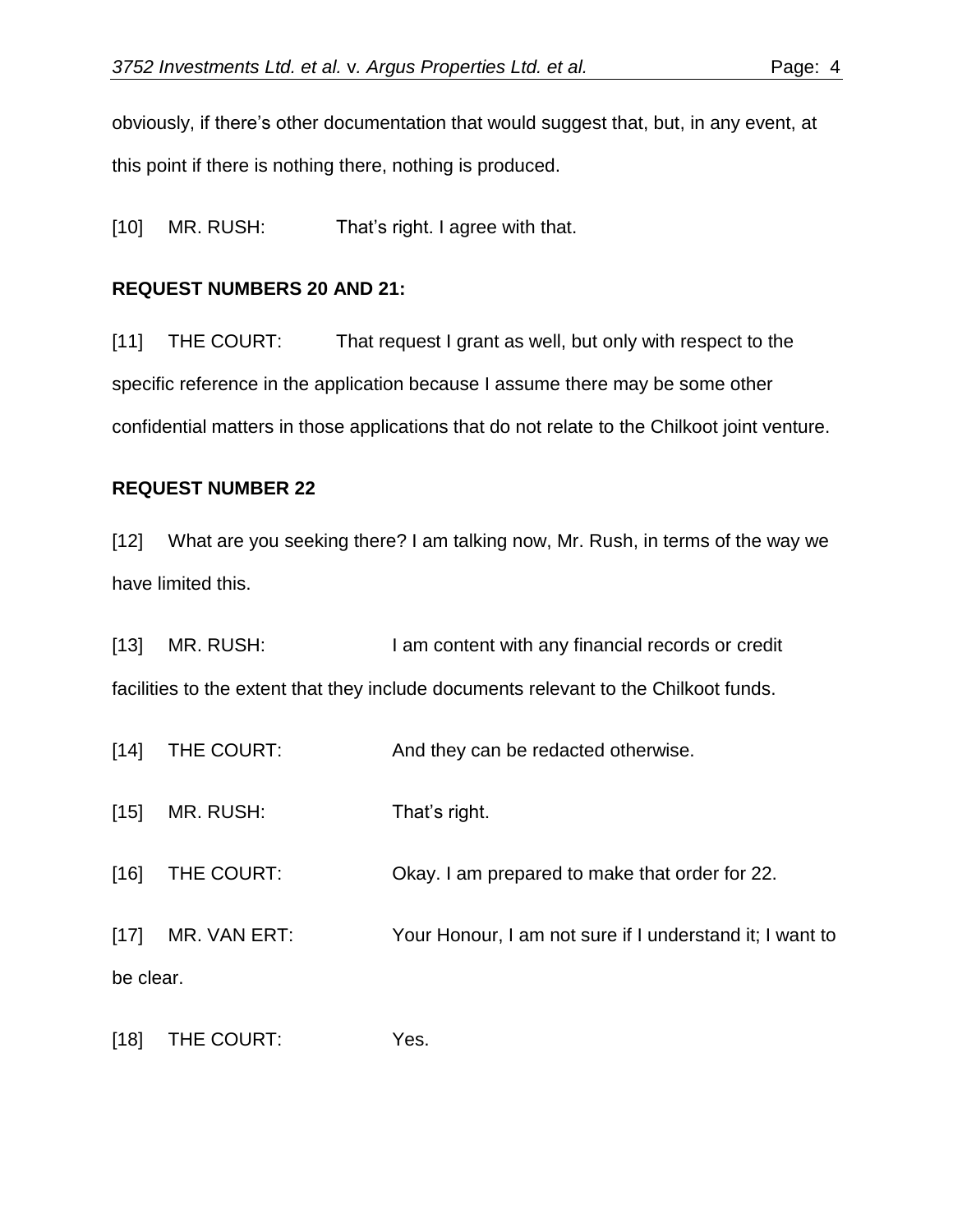[19] MR. VAN ERT: What is it then that my client is being ordered to

provide? May I go back to Mr. Rush's original letter from before because I think it might

help you understand what is being requested.

[20] THE COURT: Go ahead.

[21] MR. VAN ERT: So if you are on Request 22, which is page 38 in the

top right-hand corner. You have said [as read in]:

Advise whether the line of credit facility maintained by Midwest is a revolving line of credit in the sense that deposits made into Midwest are applied automatically or through transfers against the revolving credit facility."

And then going on:

If the line of credit facility is a revolving line of credit, and the Midwest Ventures' account, which Chilkoot funds are deposited, is used to pay the line of credit facilities, provide all financial records relating to Midwest's line of credit facility."

[22] So if I understand what you have ordered, Your Honour, it is that if it is a

revolving line of credit, then we are to provide all documents but in an expurgated form

with references to Chilkoot showing only. Is that right?

[23] THE COURT: That is what I am saying. That is fair.

# **REQUEST NUMBER 23**

[24] I think I have indicated I will deny that request for the general security agreement.

# **REQUEST NUMBER 25**

[25] The same order in request number 25. If there is a specific reference to Chilkoot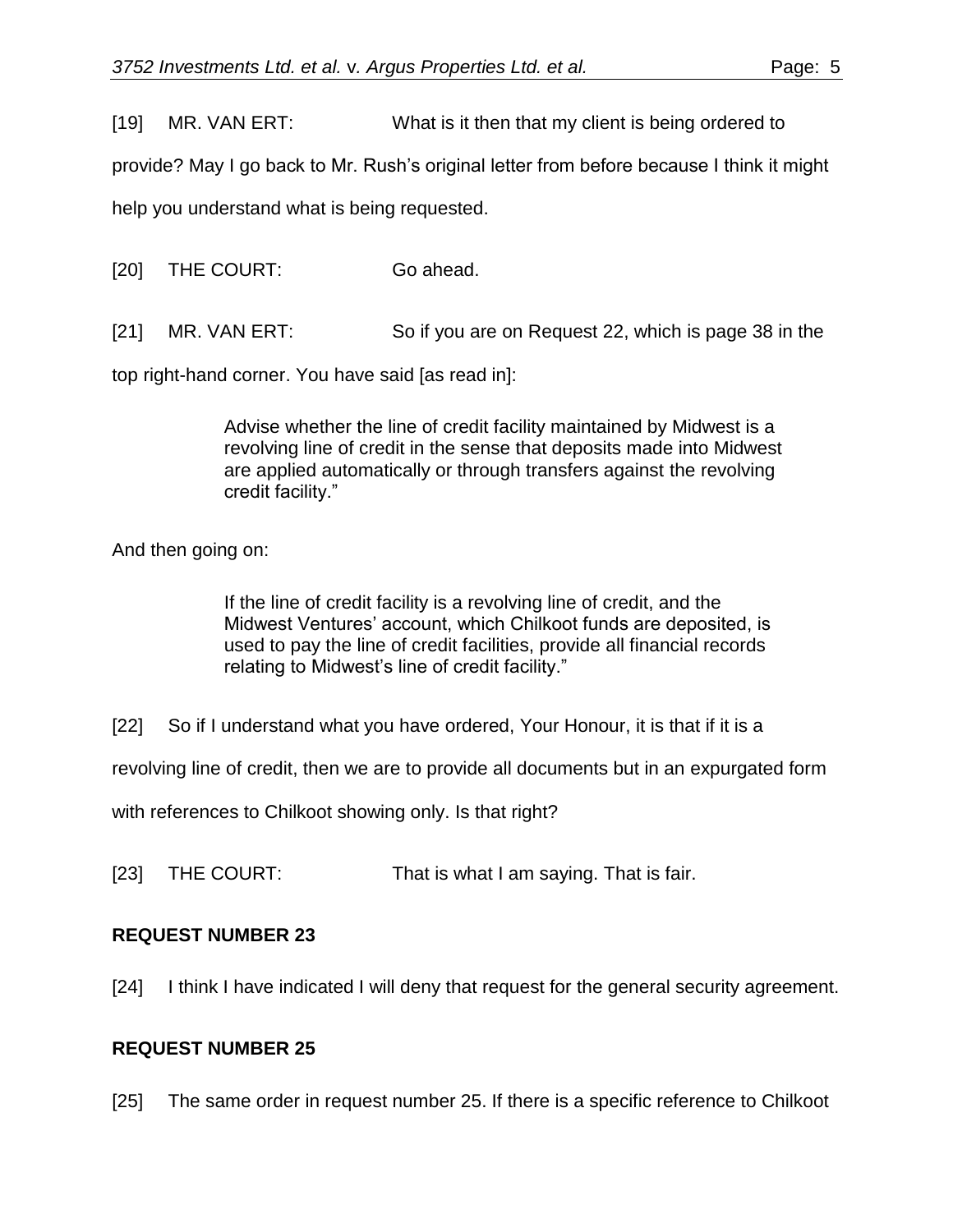Rental as part of Midwest Ventures Ltd. pledging or granting security.

[26] I am prepared of course to grant a costs order payable forthwith in the amount of \$2500. These matters often get resolved to a large extent either the weekend before or during the application itself, but nevertheless, the applicant, 3752 Investments Ltd., was required to make the application and I think they should receive their costs accordingly.

[27] MR. RUSH: My Lord, just with timing, given that discovery is starting in two weeks can we have the --

[28] THE COURT: You want a date on that. Is one week sufficient? That would be --

[29] MR. RUSH: May I suggest the end of this week on Friday because then I will have the weekend and next week to review them before the discoveries.

### [DISCUSSION RE DATE FOR PRODUCTION]

[30] THE COURT: I will order, with respect to the timing of production, that the defendants make their best efforts to produce the documents ordered on November 23, 2012, but, in any event, no later than November 30, 2012. Is that clear?

[31] MR. VAN ERT: Yes, thank you.

[32] MR. RUSH: My Lord, that gives me precious few days, if that's the date, to review them prior so to the commencement of the discoveries, and so perhaps they could work through the weekend and I could have them maybe, say, the 26th or